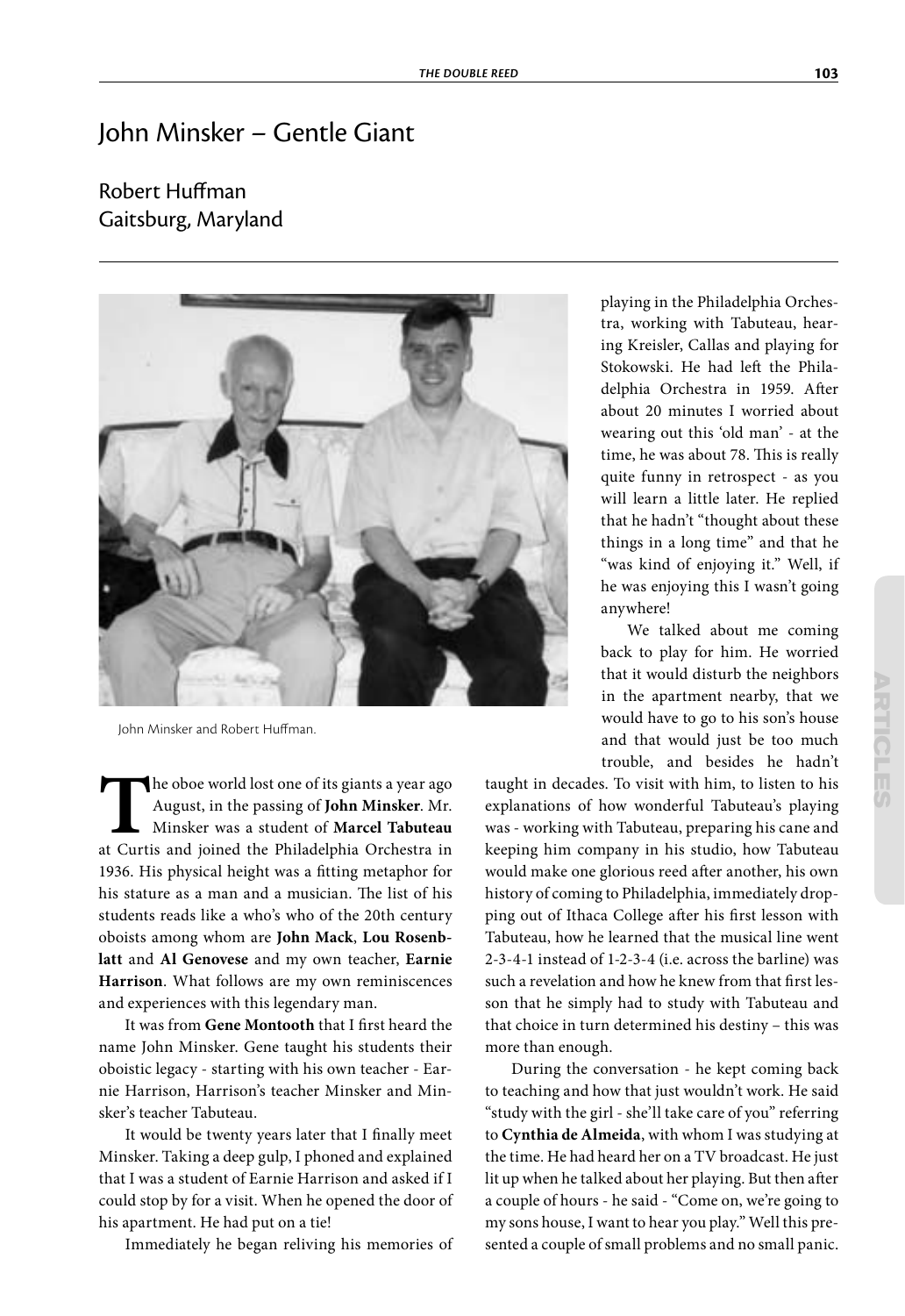I had an oboe but no music, there would be no warm up and I was about to play for 'the man!' Om'gosh! On the way – he talked about his favorite conductors. He mentioned that Szell and Reiner were quite good but then he said with the most profound admiration, "Stokowski - there was no one like Stokowski" - and then just as immediately he pointed and said "now I didn't say that he was my favorite person." We both laughed. He had the biggest smile.

We arrived at his son's and the moment of truth had arrived. He brought out a little glass of water for my reeds - I played a scale of five half notes - just to get some blood flowing in my lips. He all but shouted, "No! That's all wrong!" (That got my attention) "Everything needs to be on a line!" (Line, Line, think Line!). He sat in a chair on the far end of the room and I proceeded to play Barret Melodic Study No. 26. He sat there motionless. When I was done he smiled and said "Now that was pretty nice." Then he wanted hear something else - so I played Melody No. 1. In the second measure, which consists of a half note followed by a quarter - I tongued it. He stopped me and said that it was supposed to be slurred. I apologized and mentioned that I was doing this from memory. He smiled and said "Well I am too, and I haven't done this is 30 years!" It was a terrifying moment to be in the presence of a brilliant man of his stature and accomplishment. This one comment brought into clear perspective this giant of a man sitting across the room.

He wasn't pleased with No. 1 though - what he taught me in the fourth measure was like a revelation.

I had always been under the impression that one of the secrets of Tabuteau was the amazing control he had of crescendo and decrescendo. But in the fourth measure, what Minsker taught was that the quarter note relaxed. It was in effect a decrescendo of intensity. What he explained was that, yes, there was an important role for the dynamics but that there was an equally important role for the role of intensity, that after the point of intensity there had to be a release or relaxation. He talked about how Tabuteau taught that the sound had to be alive, that it always had to be growing. He talked about how Tabuteau was committed to playing every note as beautifully as he could, whether what he was playing was a solo line, an accompaniment or a buried unison. He mentioned specifically a Beethoven symphony where Tabuteau was in unison with the violins. There was no way to hear what he was doing in the audience, and yet Minsker said that what he did with the music was simply beyond belief.

Another revelation took place at that meeting. As he began to speak I realized that he was using not only the same concepts but the exact same mannerisms and on several occasions, the very words that Earnie Harrison had used. It was like watching Earnie in another man's body. But the truth of the matter is that so often when Earnie was teaching we were hearing and seeing Minsker. It doesn't take too much of a logical extension then to realize that there was no doubt a great deal of the influence of Tabuteau in Minsker, and just as likely Gillet in Tabuteau. We are part of a wonderful heritage that has been passed

To Dobest Huffman with my bee wished for a successful concer Liversely John Minches

A note from John Minsker to Robert Huffman on the back of the Swan of Tuonela album cover.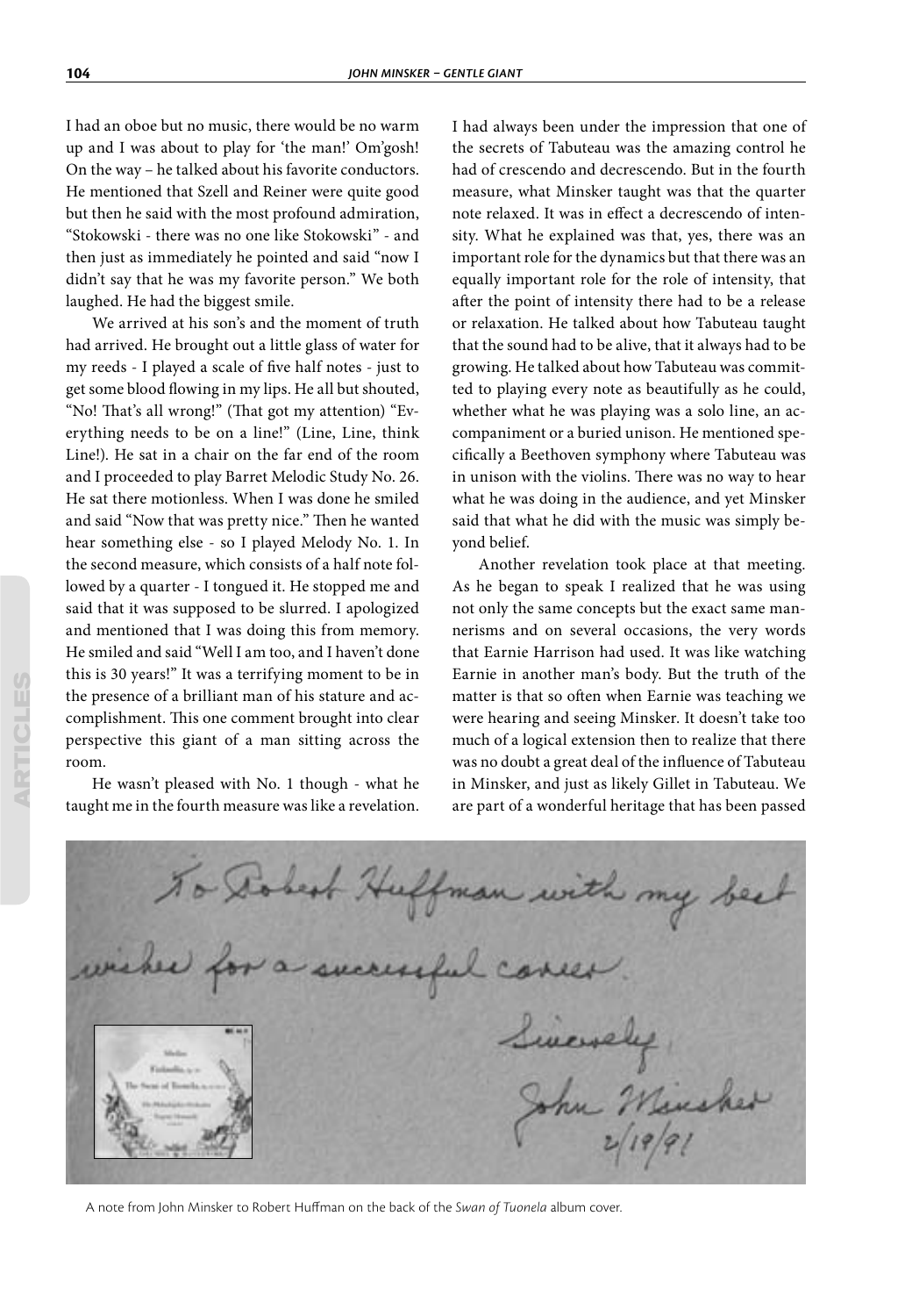

John Minsker and Earnie Harrison.

down over the generations It really is quite something to be a part of it.

On every visit with Minsker he always did or said something completely over the top. Five years ago we had gone out and when we came back to his apartment, I pushed the button for the elevator. He said "I think I am going to walk." Well, I wasn't going to leave his wife. When the elevator door closed, she said (it was so cute), "You know, I am worried about him. Don't you think he's a little old to be taking the stairs?" Now getting between two 91 year olds didn't seem like a good idea – and then she turned and said, "You know, when I get to my floor, he usually is waiting for me." They lived on the FIFTH floor!!

Well, when we got to their floor, he wasn't there. What if he had fallen, or who knows what? We waited for a bit and then I walked Mrs. Minsker back to their apartment and I planned to check on him if he didn't get there real soon, but he was waiting in the apartment for us! He smiled and gave Betty a big hug and a kiss. He knew she was worried - we both were. And I was worried about wearing him out when he was 78!!

Last year when I went to see him - he was visibly weaker and using a walker regularly. I realized that his unbroken string of blowing my mind was probably over - not that it was a rule or an expectation. I reminded him about this story and he asked if I knew why he made it so quickly? Actually, I hadn't thought about it. He went on to say that it was because he had taken two steps at a time. Even in his weakening condition. Once again - unexpectedly - he floored me!

A couple of other comments that bring some per-

spective to this gentle giant: we were talking about his first experiences being in the Philadelphia Orchestra. I suggested that it must have been very exciting working there with Tabuteau, Kincaid and Stokowski. In his usual understated and yet digni fied way, he said: "Actually I was kind of scared." All but fresh out of Curtis, sitting amongst legends like those, who wouldn't be? Earnie told us that Minsker would warm up at orchestra concerts playing pianissimo long tones - and yet even with the rest of the orchestra warming up you could hear Minsker clear as a bell. (If you don't think that is a good trick, try it some time!) Yet in telling this to Minsker he responded that he didn't remember anyone telling him that before. If you will pardon a little sermonizing: we as musicians in general, and oboists in particular have so many obstacles, and often try so very hard. Sometimes I think we honestly don't know what we actually accomplish. My point is this - if we see or hear something good we need to say so. Minsker left the Philadelphia Orchestra in 1959 in the midst of growing frustrations and difficulties. He seemed so amazed by Tabuteau's playing that he had little concept of his own gigantic stature. I have to wonder if maybe he had a better concept of what he was accomplishing, he might have continued on.

Another illustration came from **Don Hefner**, one of Tabuteau's last Curtis pupils. Don showed up for a lesson a few days after Minsker had played Roman Carnival Overture. Don said that Tabuteau was really never impressed by anyone, and yet several days after hearing Minsker he said that Tabuteau was visibly still affected by Minsker's playing.